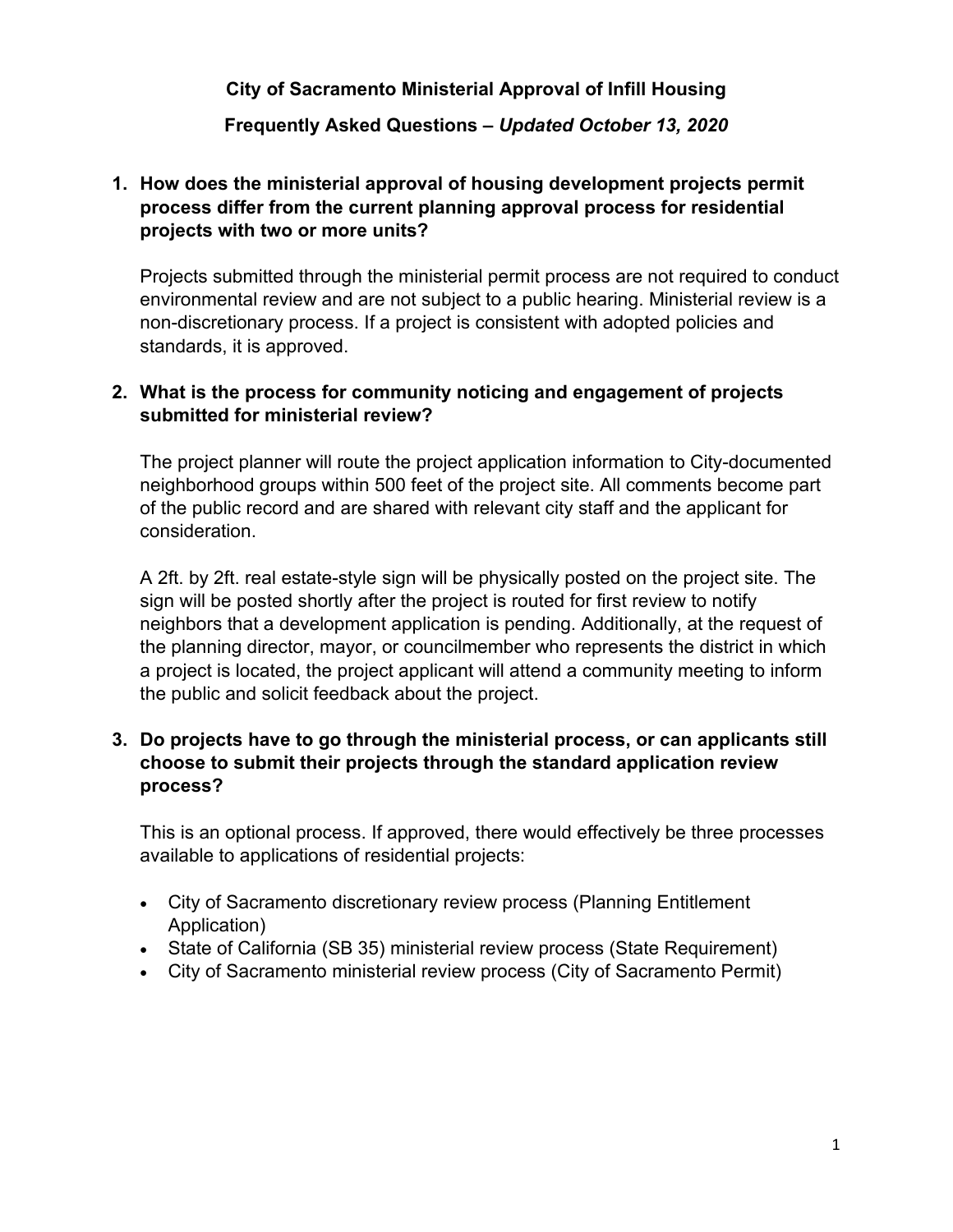### **4. How long will the planning review process take?**

SB 35 requires specific project review timelines, either 60 days (up to 150 housing units) or 90 days (more than 150 housing units). Projects are considered compliant if the City does not respond within those timelines. For the City permit, staff will review projects using the same timeline as SB 35, but project applications will not be approved until all requirements have been met.

# **5. Why is the City providing a ministerial approval permit process for infill housing development projects?**

The City is committed to increasing the availability of housing for all income levels by initiating actions to streamline the approval of housing. On May 28, 2019 City Council adopted a Resolution (2019-0206) directing staff to implement the [Housing](https://sacramento.granicus.com/MetaViewer.php?view_id=22&clip_id=4605&meta_id=582560)  [Streamlining Menu of Options.](https://sacramento.granicus.com/MetaViewer.php?view_id=22&clip_id=4605&meta_id=582560) The ministerial approval of housing projects was identified as one of these potential actions.

### **6. Which projects would be eligible for the ministerial review process?**

Projects with two to 200 dwelling units, either as residential-only projects or as part of a mixed-use development where the residential use constitutes at least two-thirds of the total building square footage. 200 dwelling units was chosen as the maximum since larger projects can be more complicated in terms of site planning, design review, and property management and may require more extensive review. Projects must comply with objective standards, such as height and setbacks and cannot request to deviate from the standards. See [here](https://www.cityofsacramento.org/Community-Development/Planning/Major-Projects/Ministerial-Housing) for a full list of eligible projects.

### **7. Does zoning and general plan use requirements still apply?**

Yes. Residential projects must be permitted by right in the zoning district where a property is located. The permit process does not change any land use regulations or requirements in the General Plan or the Sacramento City Code.

### **8. Which residential development projects are not eligible for ministerial approval?**

Single-unit dwelling projects, projects with 201 or more total units, and projects that include more than one-third commercial or industrial uses are not eligible for this permit process. Projects located in greenfield (non-infill) locations or historic districts are also ineligible. Projects with any entitlement requests seeking to deviate from objective zoning code standards, such as zone changes or zone variances/deviations, are not eligible. See [here](https://www.cityofsacramento.org/-/media/Corporate/Files/CDD/Planning/Major-Projects/Ministerial-Approval-of-Infill-Housing-Executive-Summary-and-Comparison-Table-07-06-2020.pdf?la=en) for a full list of ineligible projects.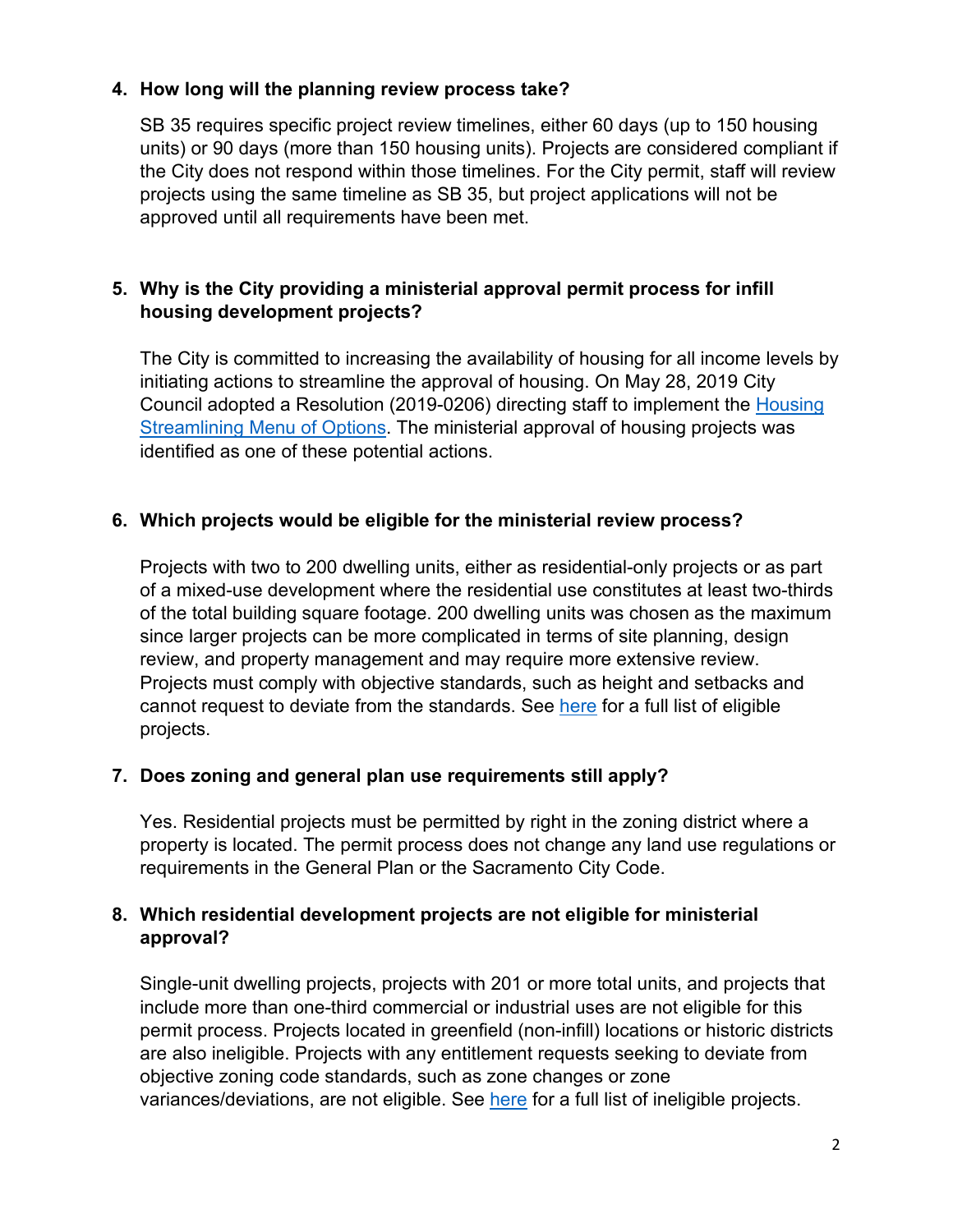### **9. What is the process for ensuring quality design?**

New Citywide Infill Housing Design Standards were adopted as part of this project. These design standards originate from the Citywide Design Guidelines, recently updated in 2019, which include guidelines and standards. The design standards intend to promote and protect the public health, safety, and general welfare of the community by carrying out the following goals:

- Support infill housing development that is consistent with adopted city policies such as smart growth, resiliency, sustainability, and utilization of existing infrastructure.
- Promotion of a positive environment for the residents with sustained quality and adequate amenities.
- Compatibility with surrounding properties.
- Contribution to and enhancement of the character, value, and livability of Sacramento's neighborhoods.
- Direct and safe pedestrian access to adjacent transit and activity center locations.

### **10.Is the ministerial housing approval process allowed in historic districts?**

No. Each historic district has its own context sensitive design guidelines that require discretion, [which were approved in 2019.](https://www.cityofsacramento.org/Community-Development/Planning/Urban-Design/Preservation/Historic-District-Plans) [See here](https://www.arcgis.com/apps/webappviewer/index.html?id=6f8e021cb286482b9a649e33ac6e67ea) for a map of historic districts. Use the layer list to select "Historic Districts."

### **11.Is the ministerial housing approval process allowed in Planned Unit Developments (PUDs)?**

No. Each PUD has its own design guidelines that require discretion. [See here](https://www.arcgis.com/apps/webappviewer/index.html?id=6f8e021cb286482b9a649e33ac6e67ea) for a map of Planned Unit Developments (PUDs). Use the layer list to select "Planned Unit Development."

## **12.Is there a requirement to include affordable housing units in a project to be eligible for the streamlined ministerial approval of infill housing process?**

Applicants who want to take advantage of the State's ministerial approval of housing process (SB 35) are required to provide at least 10% of units to be affordable to a lower-income household for projects with 11 or more units.